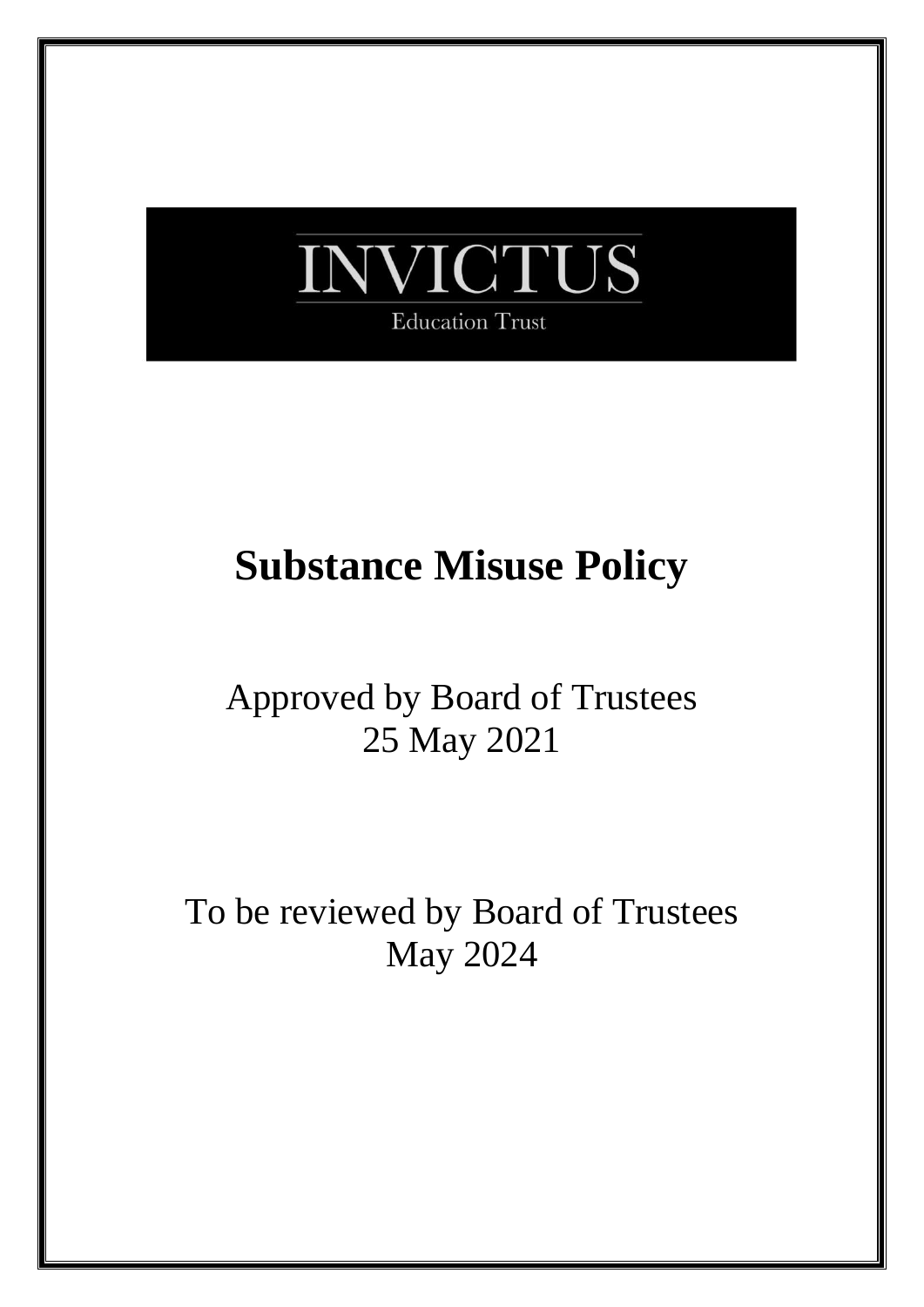#### **Document Provenance**

#### **Substance Abuse Policy**

| <b>Committee Approval Level</b> | <b>Board of Trustees</b>              |
|---------------------------------|---------------------------------------|
| Policy Author/Responsibility    | Chief Operating Officer – Julie Duern |
| <b>Policy First Implemented</b> | <b>July 2018</b>                      |
| Frequency of Review             | Every 3 Years                         |
| <b>Next Review Date</b>         | May 2021                              |
| Policy Approved by Committee    | 25 May 2021                           |
| <b>Next Review Date</b>         | May 2024                              |
| Policy Approved by Committee    |                                       |
| <b>Next Review Date</b>         | May 2027                              |

### **Content Page**

| 1. Introduction                                     |  |
|-----------------------------------------------------|--|
| 2. Scope & Purpose of Policy                        |  |
| 3. Identifying that there is a problem              |  |
| 4. Rules on alcohol and drugs at work               |  |
| 5. Searches                                         |  |
| 6. Management & Support of Substance Abuse Problems |  |
| 7. Confidentiality                                  |  |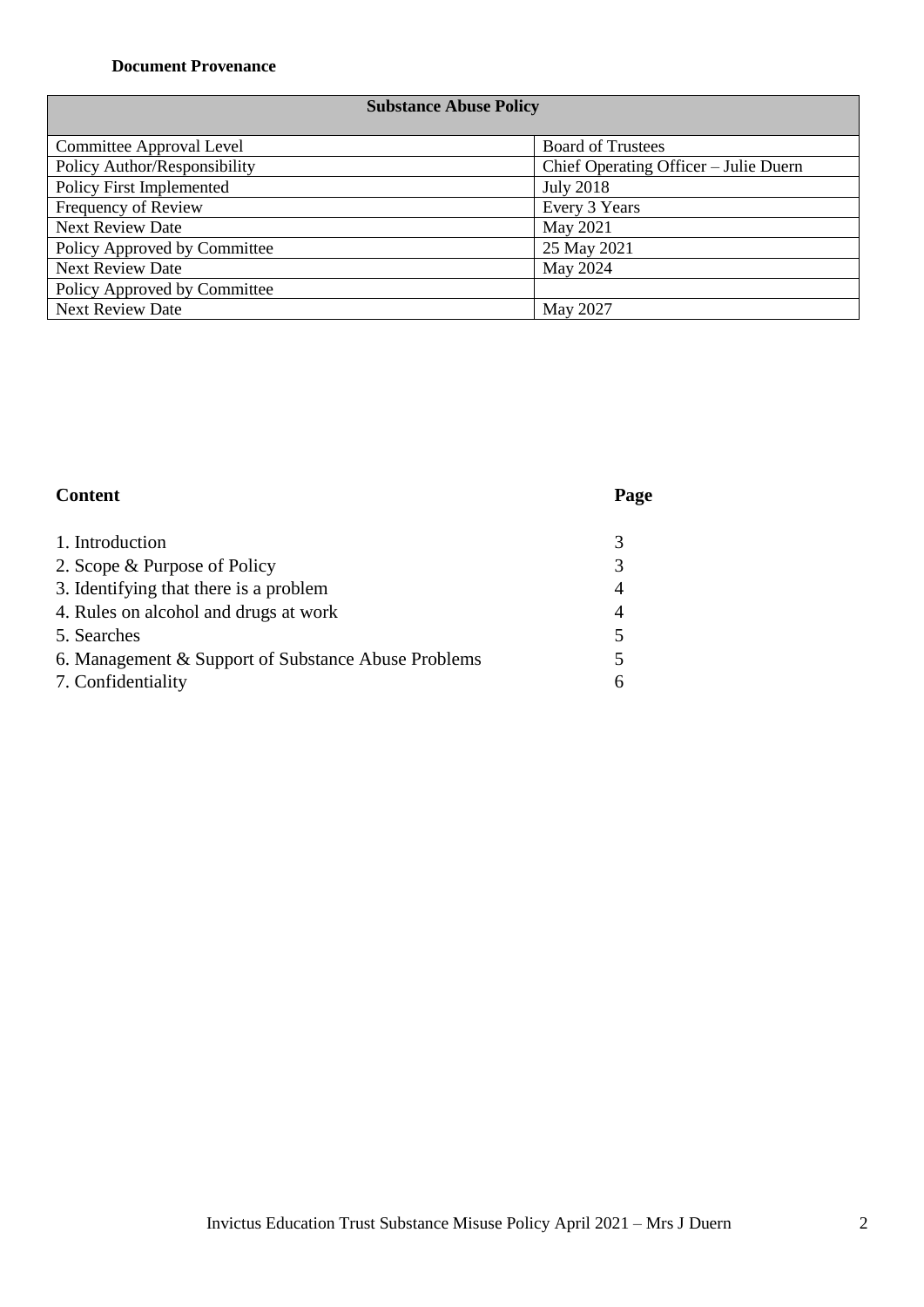#### **1. Introduction**

- 1.1 Invictus Education Trust is committed to providing a safe and healthy work environment for all employees, so they are able to carry out their jobs safely and effectively.
- 1.2 All employees are expected to arrive at work fit to carry out their jobs and be able to perform their duties safely without any limitations due to the use or after effects of alcohol or drugs (whether prescribed, over the counter or illegal). Misuse of alcohol and drugs can lead to increased absences, reduced performance, impaired judgement and decision making, damage to relationships and increased health and safety risks, not only for the individual but also for our pupils and colleagues. Irresponsible behaviour resulting from the misuse of alcohol or drugs may also damage pupil outcomes and the Trust's reputation.

#### **2. Scope and Purpose of Policy**

- 2.1 This policy covers all employees of Invictus Education Trust.
- 2.2 The purpose of the policy is to set out the rules and arrangements for managing alcohol and drug related issues. The policy sets out what action Invictus Education Trust will take and/or support offered to employees where alcohol and drug related problems are affecting their health, attendance, safety and work performance. Managers will make a judgment about whether an employee is deemed to be under the influence of alcohol or drugs affecting performance.
- 2.3 The aim of implementing this policy is to ensure all employees are:
	- (a) aware of their responsibilities regarding alcohol and drug misuse
	- (b) encouraged to seek help, in confidence, at an early stage
	- (c) dealt with sympathetically, fairly and consistently
	- (d) clear about what action will be taken to ensure the safe and efficient running of the school/academy.

#### **3. Indentifying that there is a problem**

- 3.1 Managers have a role to play in identifying problems at work that are being caused or contributed to by alcohol or drug misuse. Where there is considered to be deterioration in work performance and/or changes in patterns of behaviour which may be due to alcohol or drug misuse, Managers; should act and seek advice from Headteacher/HR Director.
- 3.2 If an employee arrives at work and a manager reasonably believes that they are under the influence of alcohol or drugs, the employee shall immediately be taken to quiet office/first aid room so that an investigation of the circumstances can be undertaken.
	- 3.2 Employees should not attempt to cover up for a colleague whose work or behaviour is suffering as a result of an alcohol or drug-related problem. Instead they should encourage their colleague to seek assistance through their manager or if they will not, the employee should raise it themselves with their own manager.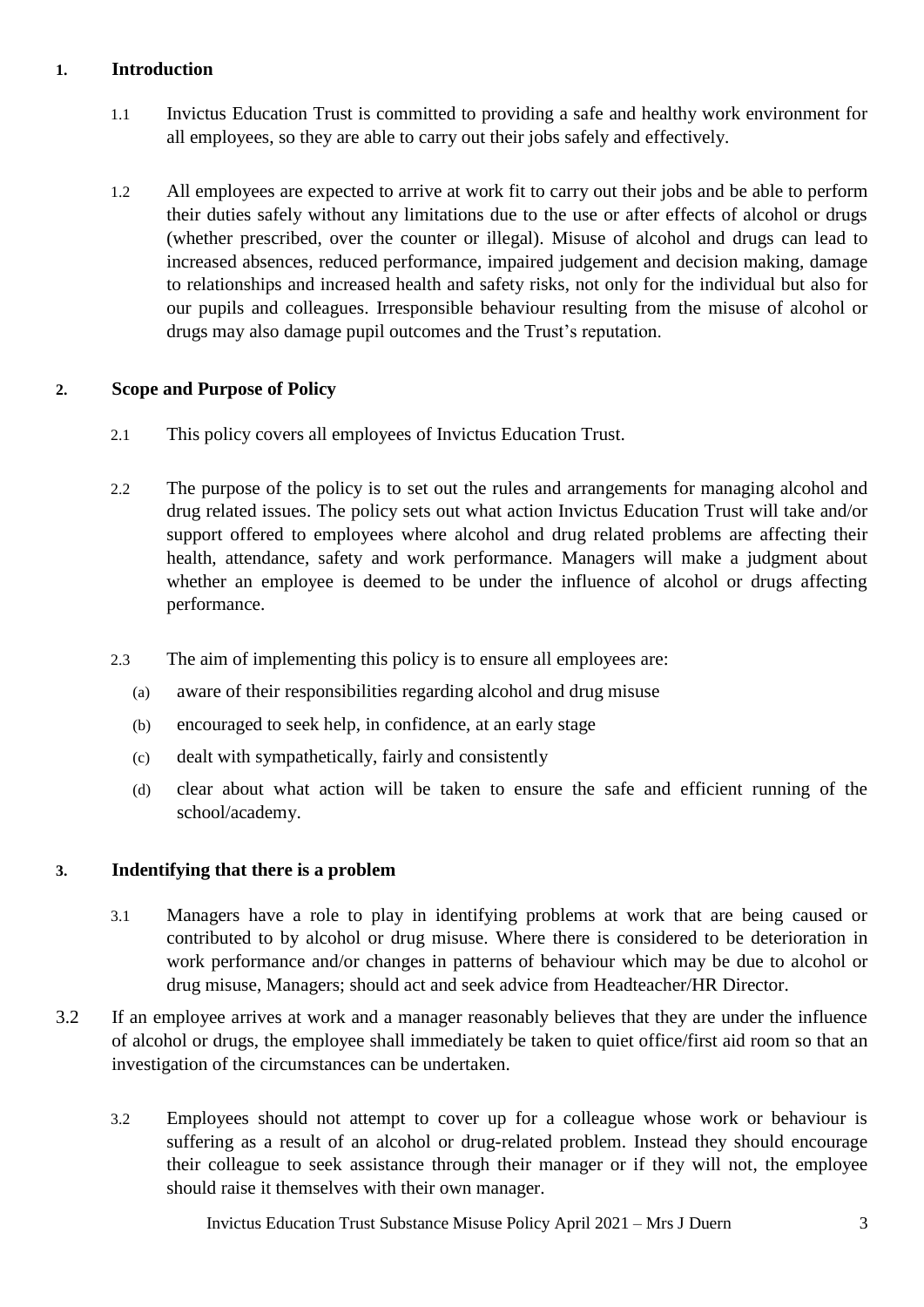3.3 An employee who believes they have an alcohol or drug-related problem, should seek specialist advice and support as soon as possible.

#### **4. Rules on Alcohol and Drugs at Work**

- 4.1 Employees are not allowed to drink alcohol during the normal working day, at lunchtime, at other official breaks and at official work-based meetings/events. Drinking alcohol while at work without authorisation or working under the influence of alcohol may be considered serious misconduct.
- 4.2 Invictus Education Trust expects all employees to comply with the drink-driving legislation at all times. Committing a drink-driving offence outside or during working hours or while working for Invictus Education Trust may lead to action under our Disciplinary Procedure and could result in dismissal.
- 4.3 Invictus Education Trust may occasionally arrange school social functions. If an employee attending such a function behaves inappropriately or brings the school into disrepute due to their actions, following the consumption of alcohol/drugs, then the conduct may be regarded as taking pace in the work place and as a result disciplinary action may be appropriate. At student functions, for example the school prom, employees are not permitted to drinks alcohol.
- 4.4 When attending school trips, including residential visits either in this country or aboard, employees are considered to be working and so the consumption of alcohol is not permitted. However, during longer-term residential visits, more than two nights, "off-duty" time may be agreed by the party leader and during this time, alcohol may be consumed as long as it does not impact on the employee's ability to make processional decisions should they be required to be "on-duty". However, at least one member of staff must be alcohol-free at all time. It is the responsibility of the party leader to draw up a rota for this if necessary. Employees should not drink alcohol in front of the children even if deemed to be "off-duty". The party leader reserves the right to prevent any alcohol consumption by employees on a trip should it be deemed necessary to ensure the safety and welfare of all those on the trip. Inappropriate behaviour on trips may result in disciplinary action.
- 4.5 If an employee is prescribed medication, they must seek advice from their GP or pharmacist about the possible effect on their ability to carry out their job and whether their duties should be modified. If so they must tell their line manager without delay.

#### **5. Searches**

- 5.1 Where the school has reasonable suspicion that a member of staff has prohibited goods on school property, the Invictus Education Trust reserves the right to conduct searches for alcohol or drugs, including, but not limited to, searches of offices, lockers, filing cabinets and desks, packages sent to our address which are on Trust premises.
- 5.2 Any alcohol or drugs found as a result of a search will be confiscated and action may be taken under the Disciplinary Policy.

Invictus Education Trust Substance Misuse Policy April 2021 – Mrs J Duern 4